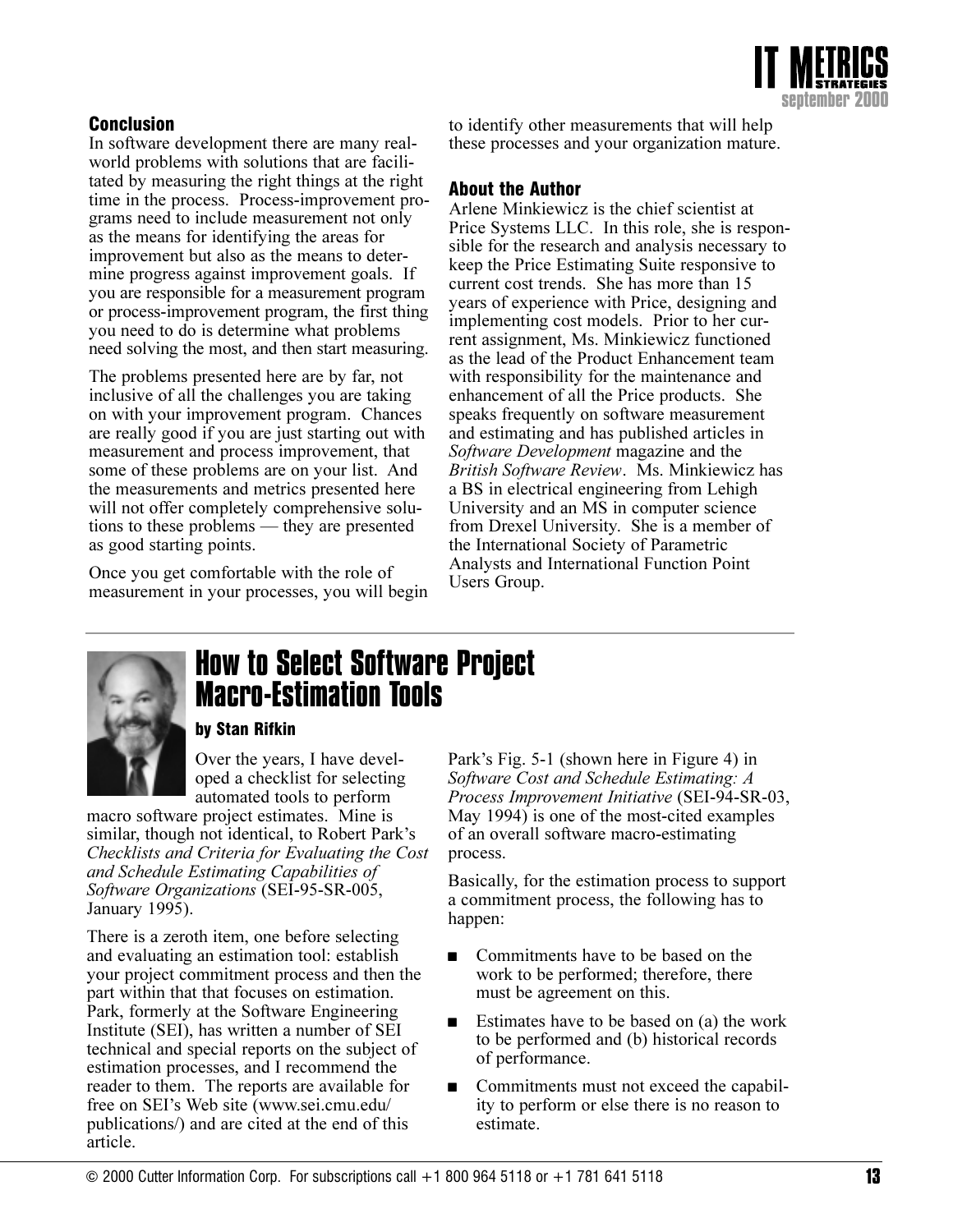



Figure 4 — Graphic template: parametric estimating. (Source: Software Engineering Institute)

Incidentally, these form the basis of the Capability Maturity Model (CMM), particularly the lower levels of software process maturity. CMM is about meeting commitments, and one of the key observations is that it is easier to meet rationally justified commitments via estimates based on reason and actual historical performance than to spend time creating stories about why we are late, over budget, etc.

With a commitment process and estimation subprocess in hand, and the admonition to select a tool that is consistent with both, here is my checklist of criteria, in priority order. The items at the top of the list dominate, so failing those top criteria can disqualify a candidate tool from further consideration.

# **Checklist for Tool Selection**

The following items are included on my checklist of issues I look at when selecting tools.

#### 1. The underlying algorithm is published in the public domain.

I am worried about surprises, so I want to read about the formulas used, assumptions made, constraints, etc. I am particularly

looking to see if *duration*  $=$  *effort/resources.* It is built into every project management software package (such as Microsoft Project), and it states that the time it takes to complete a project is the person-days required divided by the number of people. So, if I have a 10-person-day project and 2 people, it would take 5 days. If I had 10 people, it would take 1 day.

If this formula is in the tool, I would have to reject it, as it is well known that the relationship among duration, effort, and resources is not linear. It may be true in building construction that doubling the number of carpenters cuts their duration in half, but doubling the number of programmers probably stops the software project!

Tools such as SLIM, Price S, and all generations of COCOMO publish their formulas, so at least I am not going to be surprised!

#### 2. It accurately estimates completed projects.

We use a few typical completed projects to see if the candidate tool estimates them accurately in retrospect. Clearly, if the tool cannot accurately estimate our type of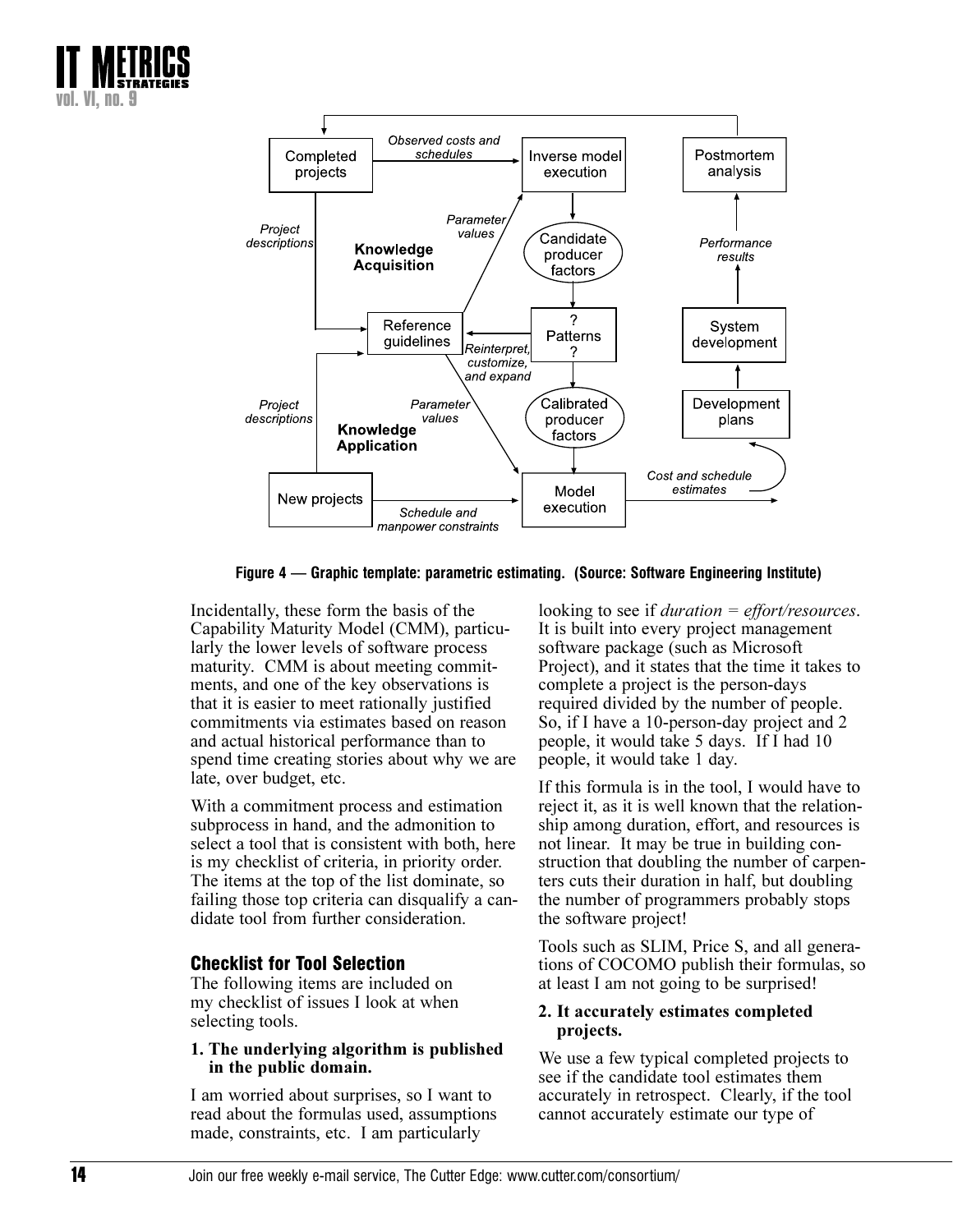

work, we do not want to use it on real, future projects.

The process of estimating completed projects, what Park in the diagram calls "inverse model execution," leads right to the next criterion.

#### 3. I don't want to subjectively "guess" at the values of variables.

If the actual project performance does not equal the estimate then, naturally, I want to know where I went wrong. Some tools use scales to assess items such as team experience, by selecting a number between, say, 1 and 10. There may be text associated with each value, such as "new team," "worked" together for many years," etc. I cannot measure team experience, I can only guess at its value. When actual does not equal estimate, I do not know which subjective estimates are off and by how much, so I eschew them. I only want to work with items that I can objectively measure during the conduct of a project. I would be especially disturbed by long lists of such subjective questions, as I would have no hope of tying my responses to actual project performance that I cannot measure.

#### 4. The assumptions of the tool mirror my realities.

Estimates are application-area specific (see Chapter 1 in *Measures for Excellence*: Reliable Software on Time, Within Budget by Lawrence Putnam and Ware Myers, Prentice Hall, 1992), so we need to be sure that the candidate tool has been particularized for my application type (e.g., avionics, process control, business). It also has to be applicable to the size, programming language, lifecycle, and degree of centralization and formalization present in my projects. Often these aspects are not stated in estimation tools, so they are disqualified from consideration. One nameless tool uses a lifecycle that I do not, so I know that the estimates will not mirror my reality.

#### 5. The tool will not generate an impossible schedule.

This was a common response to COCOMO and its progeny. Because it was a formula, it could compute a duration that was impossible in empirical terms. That is, it could compute a duration that had never before

been accomplished by any team anywhere. Clearly there is a region or range of project values (duration, effort, rate of adding people, quality, and number of features) such that it is impossible to accomplish a project with that combination. (See *Measures for Excellence*, Putnam and Myers, p. 95.) I want to know that set of values so that I am sure to steer clear. It is an added bonus if the tool tells me explicitly what the impossible region is so that I don't have to spend time guessing, like playing Minesweeper!

#### 6. The tool takes into account the effects of schedule compression.

We all know the quip about nine women making a baby in a month (this is a variant of *duration* =  $effort/resources$ ). In software projects we are commonly asked to produce the minimum duration estimate. In other words, what is the effort required for the stated requirements such that the project will finish in the shortest time? Candidate tools that simply use a formula to compute the duration (such as the old COCOMO) might not take into account the nonlinear effect of schedule compression, that reducing the duration by 10% can increase the effort by 40%. Trying to reduce schedule by 20% is even worse. Michael Mah referred to this in previous issues of **ITMS** as the  $200/20/6x$ rule, whereby doubling the effort  $(200\%)$ results in only about a 20% schedule compression, but with a severe reliability penalty – a 6x rise in defects.

One can see, too, that the formula *duration* = effort/resources has the effect of not modeling compression, which is yet one more reason to avoid tools that use it. One of the reasons I like tools that model compression is that we are commonly given the delivery date during the commitment process, so I need to be able to ask and answer whether I can stand (that is, manage) the compression in the dictated schedule.

#### 7. I want a range, not a point, estimate and the probability of achieving it.

We all know that estimates are most useful if they give us a range and probability, such as "There is a 70% chance of slight rain, and a 50% chance of significant rain." In order to intelligently make software project decisions we need the same thing. We need to know the probability or risk for each feasible band